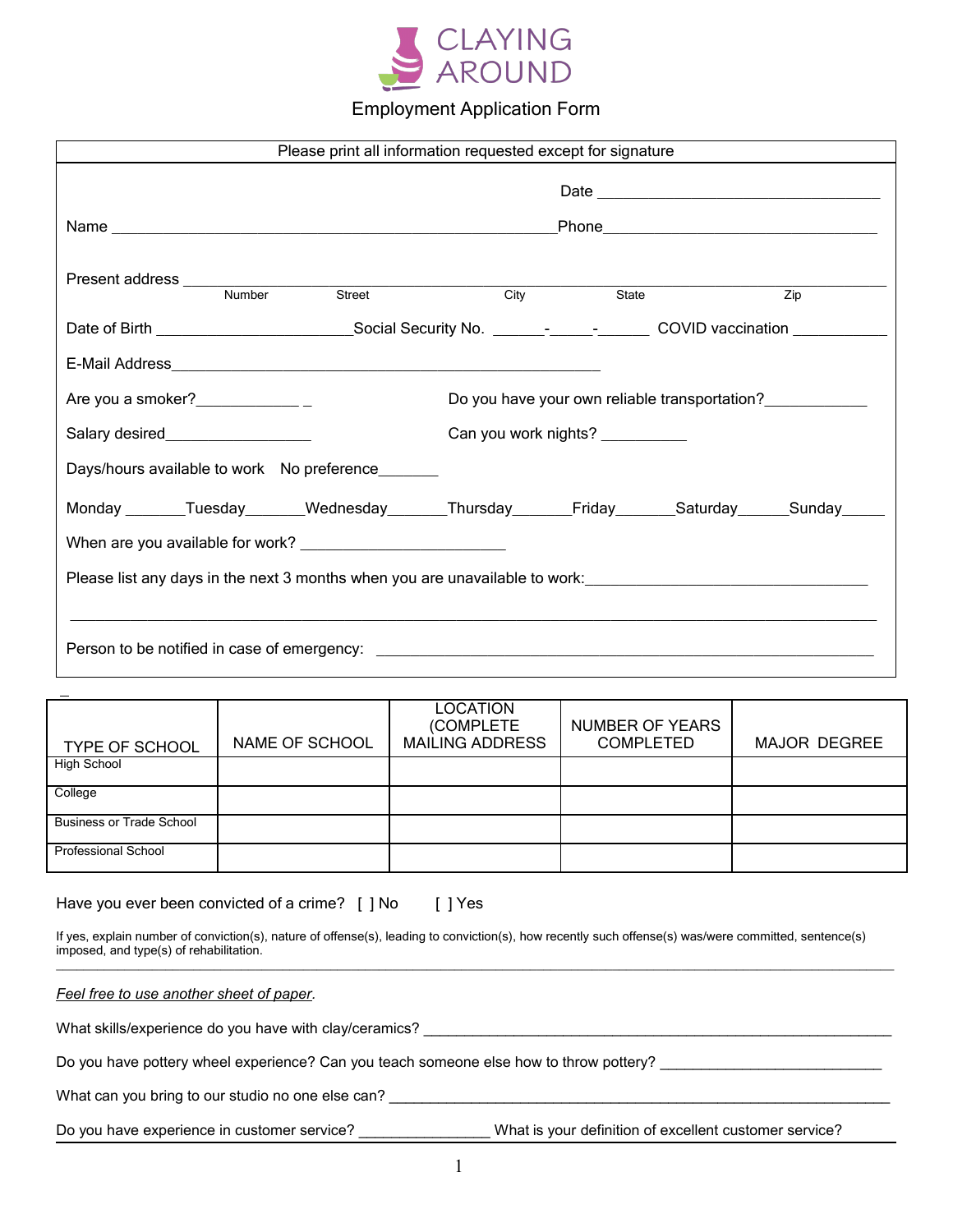| Why choose our studio? Notice that the contract of the contract of the contract of the contract of the contract of the contract of the contract of the contract of the contract of the contract of the contract of the contrac         |
|----------------------------------------------------------------------------------------------------------------------------------------------------------------------------------------------------------------------------------------|
|                                                                                                                                                                                                                                        |
|                                                                                                                                                                                                                                        |
|                                                                                                                                                                                                                                        |
|                                                                                                                                                                                                                                        |
|                                                                                                                                                                                                                                        |
|                                                                                                                                                                                                                                        |
| If you could have one superpower, what would it be?<br><u>Lettical contract and an analyzina contract and an analyzina control of the superior of the superior of the superior of the superior of the superior of the superior of </u> |
|                                                                                                                                                                                                                                        |
| What is your greatest weakness? The contract of the contract of the contract of the contract of the contract of the contract of the contract of the contract of the contract of the contract of the contract of the contract o         |
| Please print all information requested except for signature                                                                                                                                                                            |

### Application for Employment

#### WORK EXPERIENCE Please list your work experience for the past five years beginning with your most recent job held. If you were self employed, give firm name. Attach additional sheets if necessary.

| Name of employer                                                                                                               | Name of last supervisor | <b>Employment dates</b> | Pay or salary |
|--------------------------------------------------------------------------------------------------------------------------------|-------------------------|-------------------------|---------------|
| Address                                                                                                                        |                         | From:                   | Start:        |
| City, State, Zip                                                                                                               |                         | To:                     | Final:        |
| Phone number                                                                                                                   | Your last job title:    |                         |               |
| Reason for leaving (be specific:                                                                                               |                         |                         |               |
|                                                                                                                                |                         |                         |               |
| List the jobs you held, duties performed, skills used or learned, advancements or promotions while you worked at this company: |                         |                         |               |
|                                                                                                                                |                         |                         |               |
|                                                                                                                                |                         |                         |               |
|                                                                                                                                |                         |                         |               |

| Name of employer                                                                                                               | Name of last supervisor    | <b>Employment dates</b> | Pay or salary |  |
|--------------------------------------------------------------------------------------------------------------------------------|----------------------------|-------------------------|---------------|--|
| Address                                                                                                                        |                            | From:                   | Start:        |  |
| City, State, Zip                                                                                                               |                            | To:                     | Final:        |  |
| Phone number                                                                                                                   | Your last job title:       |                         |               |  |
| Reason for leaving (be specific:                                                                                               |                            |                         |               |  |
|                                                                                                                                |                            |                         |               |  |
| List the jobs you held, duties performed, skills used or learned, advancements or promotions while you worked at this company: |                            |                         |               |  |
|                                                                                                                                |                            |                         |               |  |
|                                                                                                                                |                            |                         |               |  |
|                                                                                                                                |                            |                         |               |  |
| May we contact your present employer?                                                                                          | $\lceil$   Yes<br>$[$ ] No |                         |               |  |
| Did you complete this application yourself?                                                                                    | ] No<br>  Yes              |                         |               |  |